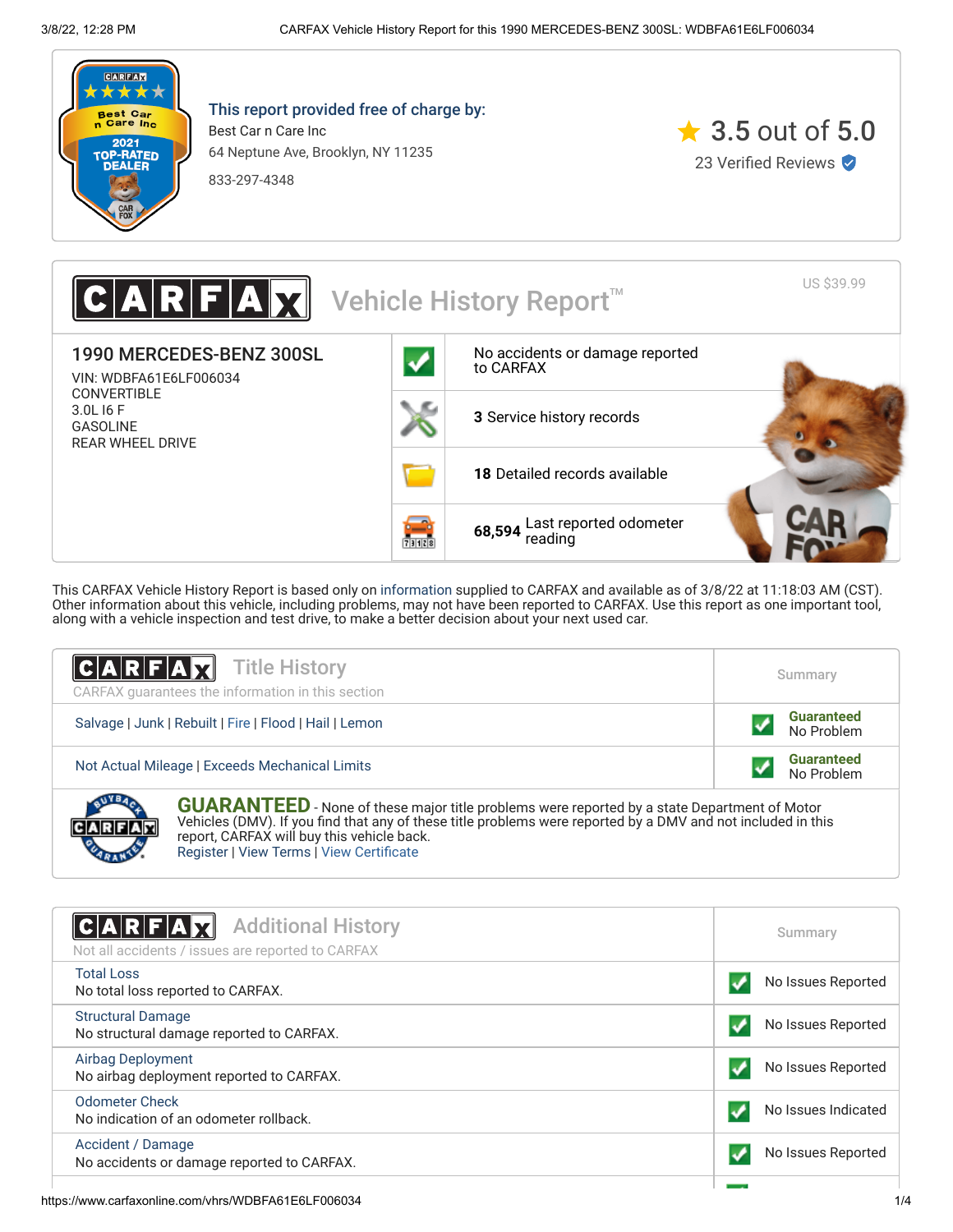[Manufacturer Recall](https://www.carfaxonline.com/vhrs/defManufacturerRecall)

Check with an authorized Mercedes-Benz dealer for any open recalls.

No Recalls Reported

[Basic Warranty](https://www.carfaxonline.com/vhrs/defBasicWarranty) No data reported to CARFAX. The contract of the contract of the contract of the contract of the contract of the No Data Reported No Data Reported in the contract of the contract of the contract of the contract of the contr

### <span id="page-1-0"></span>**CARFAX** Detailed History Date Mileage Source Comments 04/19/1990 36 New York Title issued or updated Motor Vehicle Dept. - First owner reported Hawthorne, NY - Loan or lien reported 06/15/1999 58,628 Colorado Vehicle purchase reported Motor Vehicle Dept. 06/18/2003 US Customs Vehicle exported from - Bahrain and imported to - Norfolk, VA 09/03/2003 Colorado Title or registration issued Motor Vehicle Dept. - New owner reported Fort Morgan, CO Title #387442 11/18/2003 Colorado Title issued or updated Motor Vehicle Dept. Fort Morgan, CO Title #387442 11/10/2004 68,594 Service Facility **Service Facility** Vehicle serviced - Maintenance inspection completed X Vehicle serviced 11/10/2004 Murray Motor Imports X Denver, CO 303-759-3400 murraymotors.com 09/25/2009 Colorado Registration issued or renewed Motor Vehicle Dept. Fort Morgan, CO Title #15E387442 Vehicle serviced 06/01/2010 ARMSTRONG SERVICE CENTER Fort Morgan, CO A - A/C refrigerant recharged 970-867-5393 armstrongservicecenter.com/index. htm 09/09/2010 Colorado Registration issued or renewed Motor Vehicle Dept. Fort Morgan, CO Title #15E387442 09/27/2011 Colorado Registration issued or renewed Motor Vehicle Dept. Fort Morgan, CO Title #15E387442 09/24/2012 Colorado Registration issued or renewed Motor Vehicle Dept. Fort Morgan, CO Title #15E387442 08/30/2013 Colorado Registration issued or renewed Motor Vehicle Dept. Fort Morgan, CO Title #15E387442 08/25/2014 Colorado Registration issued or renewed Motor Vehicle Dept. Fort Morgan, CO Title #15E387442 08/18/2015 Colorado Registration issued or renewed

https://www.carfaxonline.com/vhrs/WDBFA61E6LF006034 2/4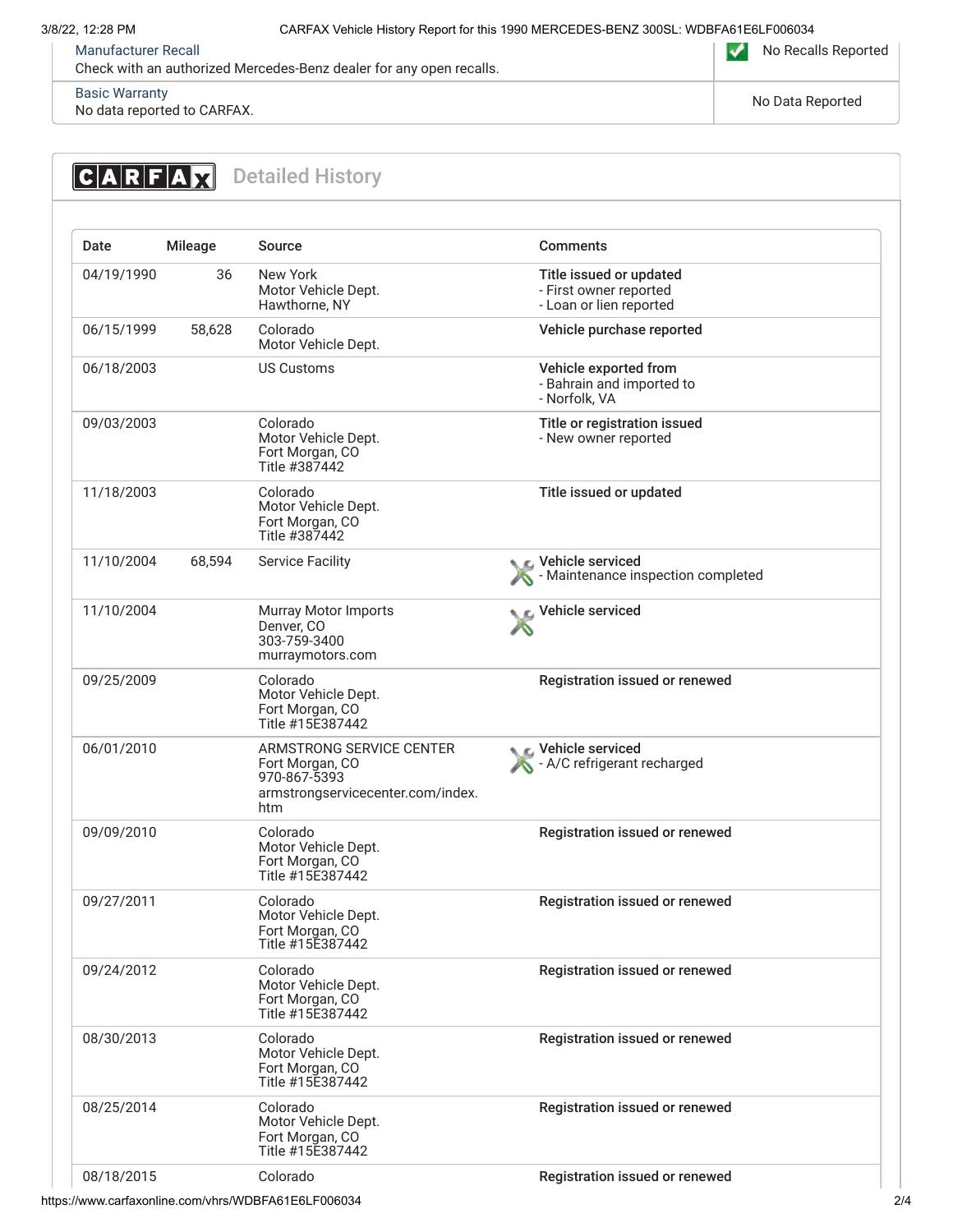3/8/22, 12:28 PM CARFAX Vehicle History Report for this 1990 MERCEDES-BENZ 300SL: WDBFA61E6LF006034

|            | Motor Vehicle Dept.<br>Fort Morgan, CO<br>Title #15E387442            |                                                                                                                                                                          |
|------------|-----------------------------------------------------------------------|--------------------------------------------------------------------------------------------------------------------------------------------------------------------------|
| 05/25/2020 | Auto Auction                                                          | Listed as a dealer vehicle<br>- Vehicle sold                                                                                                                             |
|            |                                                                       | Millions of used vehicles are bought and<br>sold at auction every year.                                                                                                  |
| 06/03/2020 | Florida<br>Motor Vehicle Dept.                                        | Vehicle purchase reported                                                                                                                                                |
| 06/09/2020 | Florida<br>Motor Vehicle Dept.<br>Hallandale, FL<br>Title #0138786127 | Title issued or updated<br>- Registration issued or renewed<br>- New owner reported<br>- Titled or registered as personal vehicle<br>- Vehicle color noted as Light Blue |

at [www.carfaxonline.com.](http://www.carfaxonline.com/)



# First Owner

When the first owner(s) obtains a title from a Department of Motor Vehicles as proof of ownership.

## New Owner Reported

When a vehicle is sold to a new owner, the Title must be transferred to the new owner(s) at a Department of Motor Vehicles.

# Ownership History

CARFAX defines an owner as an individual or business that possesses and uses a vehicle. Not all title transactions represent changes in ownership. To provide estimated number of owners, CARFAX proprietary technology analyzes all the events in a vehicle history. Estimated ownership is available for vehicles manufactured after 1991 and titled solely in the US including Puerto Rico. Dealers sometimes opt to take ownership of a vehicle and are required to in the following states: Maine, Massachusetts, New Jersey, Ohio, Oklahoma, Pennsylvania and South Dakota. Please consider this as you review a vehicle's estimated ownership history.

## Title Issued

A state issues a title to provide a vehicle owner with proof of ownership. Each title has a unique number. Each title or registration record on a CARFAX report does not necessarily indicate a change in ownership. In Canada, a registration and bill of sale are used as proof of ownership.



CARFAX DEPENDS ON ITS SOURCES FOR THE ACCURACY AND RELIABILITY OF ITS INFORMATION. THEREFORE, NO RESPONSIBILITY IS ASSUMED BY CARFAX OR ITS AGENTS FOR ERRORS OR OMISSIONS IN THIS REPORT. CARFAX FURTHER EXPRESSLY DISCLAIMS ALL WARRANTIES, EXPRESS OR IMPLIED, INCLUDING ANY IMPLIED WARRANTIES OF MERCHANTABILITY OR FITNESS FOR A PARTICULAR PURPOSE.

© 2022 CARFAX, Inc., a unit of IHS Markit Ltd. All rights reserved. 3/8/22 11:18:03 AM (CST)

I have reviewed and received a copy of the CARFAX Vehicle History Report for this 1990 MERCEDES-BENZ 300 SERIES vehicle (VIN: WDBFA61E6LF006034), which is based on information supplied to CARFAX and available as of 3/8/22 at 12:18 PM (EST).